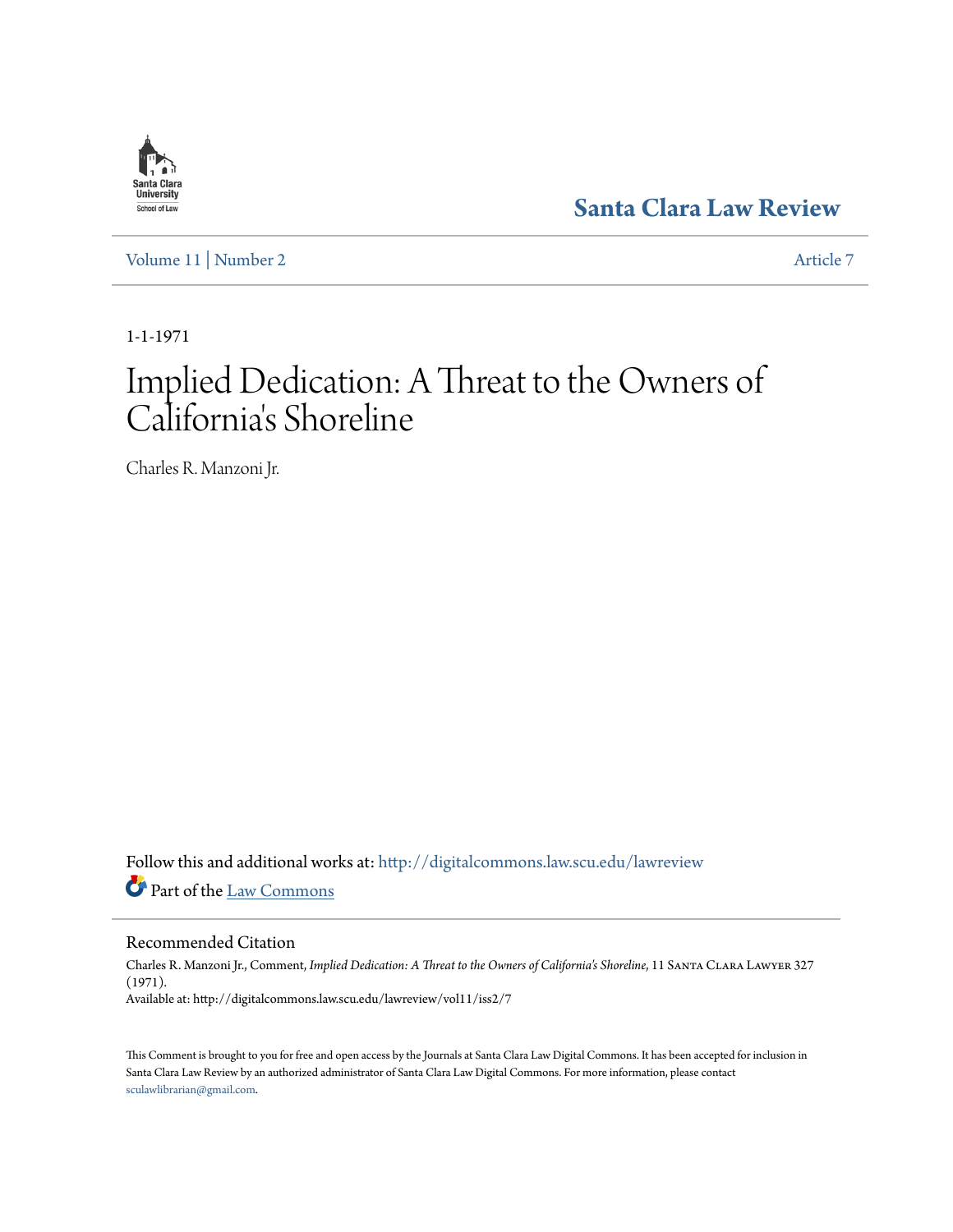# IMPLIED DEDICATION: A THREAT TO THE OWNERS OF CALIFORNIA'S SHORELINE

With the increase of urbanization and the general rise in population, the people of California are confronted with a shortage of open recreational land, particularly public beach land.1 In a recent opinion consolidating two cases, *Gion v. City of Santa Cruz* and Dietz v. King,<sup>2</sup> the Supreme Court of California handed down a decision which may help remedy this shortage.

*Gion v. City of Santa Cruz3* concerns three lots of shoreline land of approximately 480 feet in length with a depth varying from 70 to 160 feet. Each lot contained some land which overlooked the sea about 30 to 40 feet above sea level. For 60 years the public used the lots as a parking area. The land was also used for fishing, swimming and other recreational activities. Since 1900 the city facilitated the public's use by posting signs, filling holes, installing an alarm system and paving the parking lot.<sup>4</sup> The sanitation department provided trash receptacles and cleaned the area after heavy use.

The owner, Mr. Gion, did not object to the public's use, nor did he grant permission to the public to use his land. The superior court found Gion to be the fee owner, but declared the fee to be subject to an easement in the City of Santa Cruz for itself, and on behalf of the public, in, on, over, and across the property for public recreational purposes.<sup>5</sup> This easement right included, but was not limited to, parking, fishing, picnicking, general viewing, public protection and policing, as well as erosion control. However, the easement did not give the City or the public the right to construct any permanent structures on the land.'

In *Dietz v. King*,<sup>7</sup> the plaintiffs, as representatives of the public, filed a class action seeking to enjoin the defendant, King, from interfering with the public's use of Navarro Beach and an unimproved dirt road, Navarro Beach Road, which led to that beach. The beach in question is a sandy peninsula surrounded by cliffs and bounded

<sup>1</sup> Comment, *Public Access to Beaches*, 22 STAN. L. REV. 564, 565 (1970).

**<sup>2</sup>** Gion v. City of Santa Cruz and Dietz v. King, 2 Cal. **3d 29,** 465 P.2d **50,** 84 Cal. Rptr. **162 (1970)** (hereinafter referred to as Gion).

**<sup>3</sup>** *Id.*

**<sup>4</sup>***Id.* at **35,** 465 **P.2d** at **53,** 84 Cal. Rptr. at **165.**

**<sup>5</sup>** *Id.* at **35,** 465 **P.2d** at **53,** 84 Cal. Rptr. at 165-66.

**<sup>8</sup>***Id.* at **35,** 465 **P.2d** at 54, 84 Cal. Rptr. at 166.

**<sup>7</sup>** Gion v. City of Santa Cruz, 2 Cal. **3d 29,** 465 **P.2d 50,** 84 Cal. Rptr. **162 (1970).**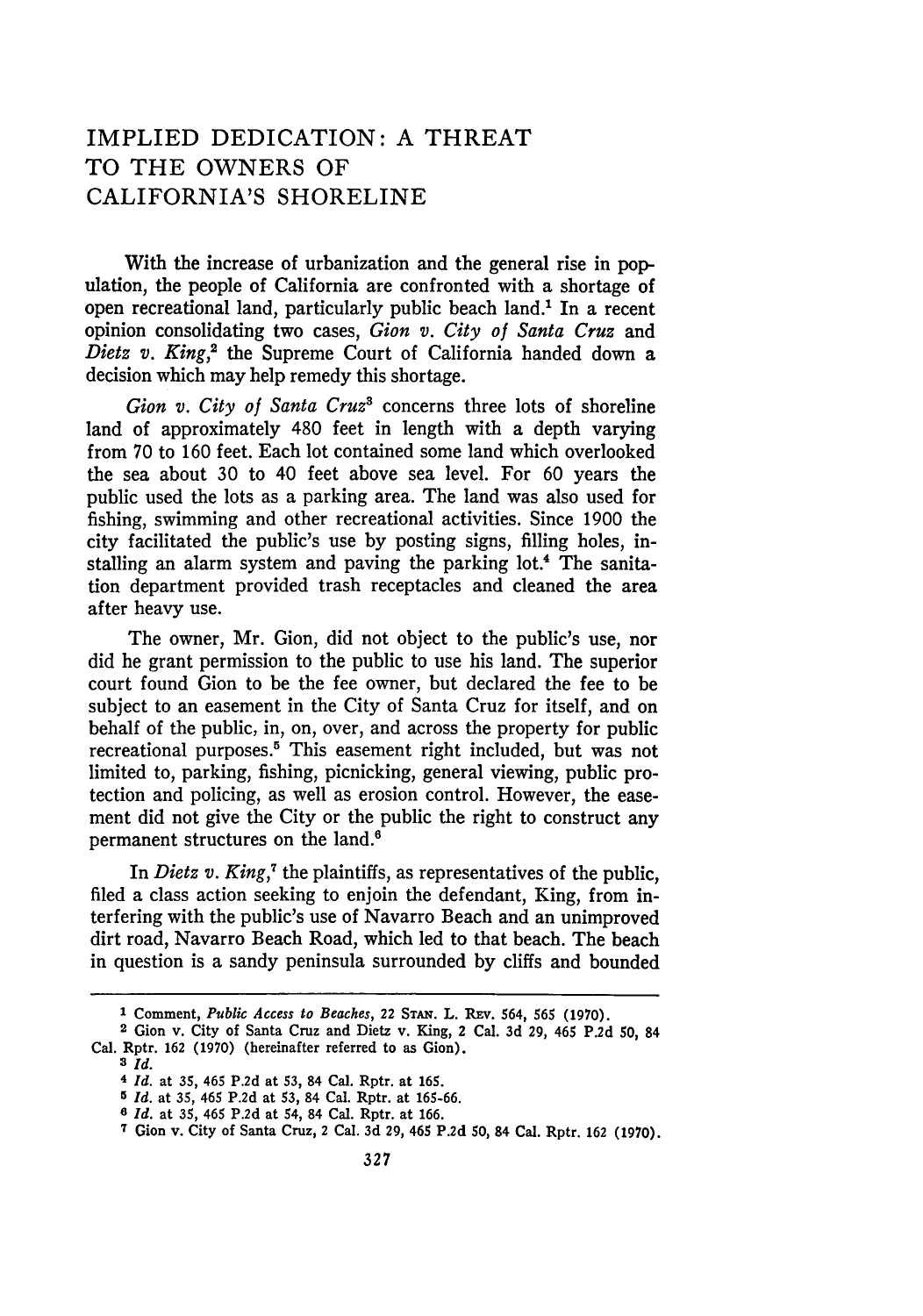**by** Navarro River. Navarro Beach Road was the only convenient access to the beach. There was evidence that the public had used the road and the beach for over **100** years. None of the previous owners of the King property had ever objected to public use of Navarro Beach Road.

In **1960,** King attempted to block the road. The public repeatedly destroyed his barriers and continued to use the land until **1966** when King hired a construction crew to permanently block the road. That act prompted members of the public to bring the class action. The superior court ruled in favor of the defendant, stating that there had been no dedication of the beach or of the road. The California Supreme Court affirmed *Gion* and reversed *Dietz,* finding a dedication in both cases of a public recreational easement.

These cases constitute a great threat to the owners of beachland<sup>8</sup> in California who have not objected to the public use of their land, and who have not been cautious enough to have affirmatively granted a license to the public. **A** landowner's past generosity may have created permanent rights in the public without evidence that the landowner intended such a result.

#### IMPLIED DEDICATION PRIOR TO GION

Dedication is a common law principle that enables a private landowner to donate his land for some public use.<sup>9</sup> To accomplish common law dedication, there must be unequivocal proof that the owner intended to dedicate his land.<sup>10</sup> Such proof may be provided by the express words of the owner or it may be implied by various acts of the owner which manifest his intent to dedicate.<sup>11</sup>

Where dedication is implied from the owner's acts, the public

**<sup>8</sup>** Although the facts in *Gion* were concerned with beach land, and the court alluded to a number of statutes that indicated public policy favored access to the shoreline, *see* note 48, *infra,* we are dealing essentially with common law principles of implied dedication. Therefore, it is not likely that the courts will limit the *Gion* opinion to beach land areas.

**<sup>9 11</sup> E. MCQUILLIN, THE LAW** OF **MUNICIPAL** CORPORATIONS § 33.02 **(3d** rev. ed. 1964) ; 2 G. THOMPSON, **REAL** PROPERTY § 369 at 462 (1961).

**<sup>10</sup>**Union Transp. Co. v. Sacramento County, 42 Cal. 2d 235, 240, 267 P.2d 10, 14 (1954); F. A. Hihn Co. v. City of Santa Cruz, 170 Cal. 436, 448, 150 P. 62, 70 (1915); Comment, *Dedication of Land in California,* 53 **CALIF.** L. REV. 559, 560 (1965); 11 **E.** McQuniuN, THE **LAW** OF **MUNICIPAL** CORPORATIONS § 33.03 (3d **rev.** ed. 1964) **;** 2 G. **THOMPSON,** REAL **PROPERTY** § 370 at 471-72 (1961) ; 4 H. **TIFFANY, THE LAW** OF **REAL PROPERTY** § 1101 (3d ed. 1939).

**<sup>11</sup>**Union Transp. Co. v. Sacramento County, 42 Cal. 2d 235, 240, 267 P.2d 10, 14 (1954); Comment, *Dedication of Land in California,* 53 CALIF. L. **REV.** 559, 560 (1965); 11 **E.** McQuniLiN, **THE LAW OF** MUNICIPAL CORPORATIONS § 33.03 (3d rev. ed. 1964); 2 G. **THOMPSON,** REAL. **PROPERTY** § 370 at 471-72 (1961); 4 H. **TIFFANY, THE LAW** OF REAL **PROPERTY** § 1101 (3d ed. 1939).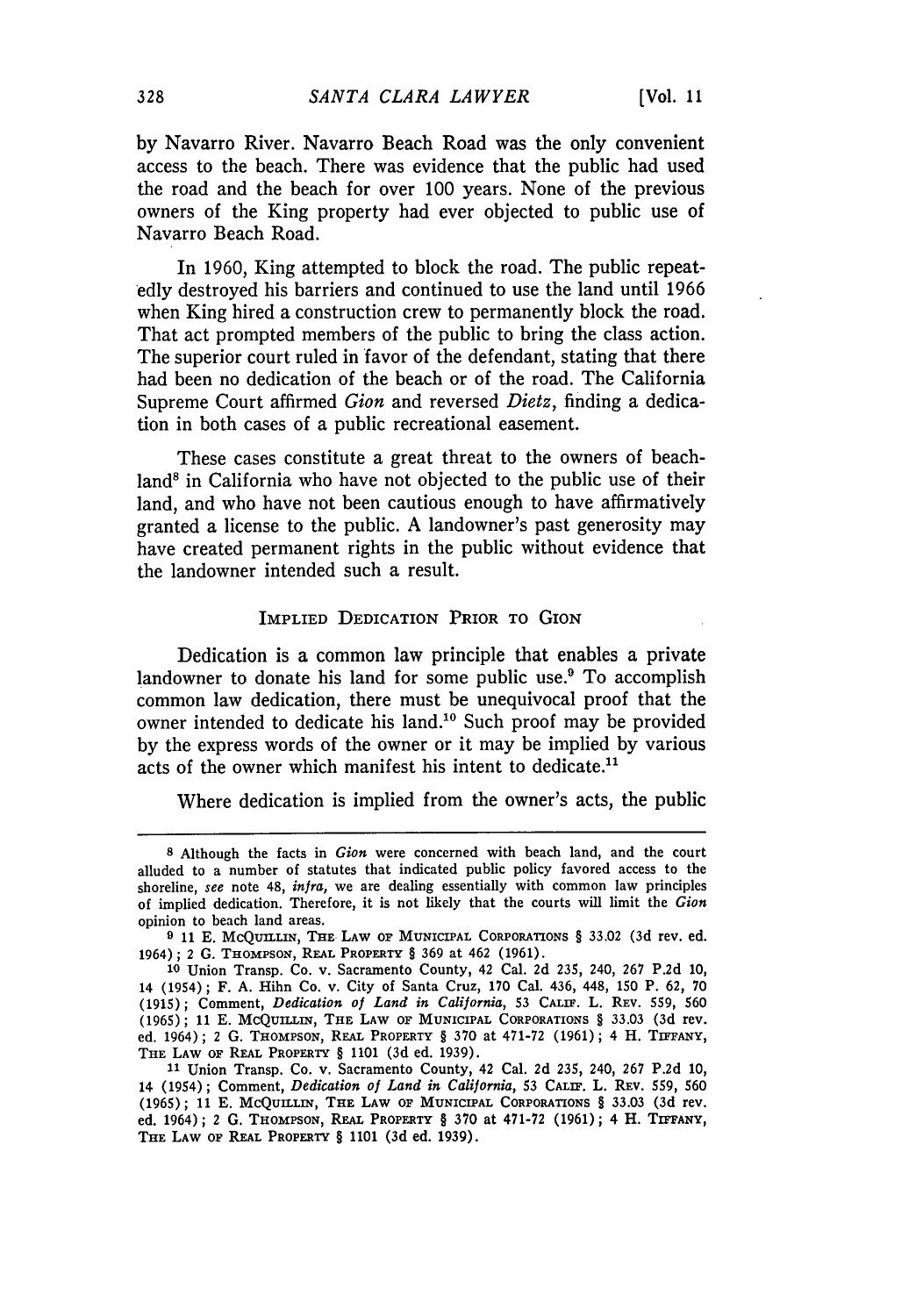normally bases its claim on the fact that the public has used the land for a long period of time.<sup>12</sup> Such use by the public is termed "public user," and means actual use and enjoyment by the public of some right or property.<sup>13</sup>

Two theories have developed in the cases which enable "public user" to have one of two effects on a finding of dedication. An offer to dedicate land may be inferred from the owner's long acquiescence in public user under circumstances which negate the idea that the use was under a license.<sup>14</sup> Or, a conclusive presumption of dedication will arise on a finding of "adverse public user" for a period of five or more consecutive years.<sup>15</sup>

Public user *alone* has been held not to negate the idea of a license since public user is as consistent with a finding of a license as it is with a finding of dedication. The party claiming dedication must offer more evidence than mere public user; he must present evidence which demonstrates that the owner's acts were inconsistent with a mere license.<sup>16</sup>

For example, if the original owners of adjoining property agree to create an alley by each offering a ten foot strip, the circumstances indicate an intent to dedicate rather than the granting of a license.

In such a case a court will base its decision on the fact that all subsequent deeds from the original owners do not mention or include the ten foot strip.<sup>17</sup> Likewise, a landowner's asking public authorities for permission to make changes on his land is inconsistent with an intent to maintain full control, negating the idea of license.<sup>18</sup>

In addition to public user giving rise to an inference of offer to dedicate under specific circumstances, public user for the period of time required to gain prescriptive rights causes a conclusive presumption of dedication to arise.<sup>19</sup> Such is the case only where the

<sup>12</sup> Public user is involved in the cases either for purposes of showing the owner's intent to dedicate, or merely for representing the public's acceptance of the owner's offer.

**<sup>13</sup>** BLACK'S LAW DIcrIONARY **1711** (4th rev. ed. **1968).**

**<sup>14</sup>***See* City of San Diego v. Hall, **180** Cal. **165, 179** P. **889 (1919);** F. **A.** Hihn Co. v. City of Santa Cruz, **170** Cal. 436, **150** P. **62 (1915);** Niles v. City of Los Angeles, **125** Cal. 572, **58** P. **190 (1899);** Hargo v. Hodgdon, **89** Cal. **623, 26** P. **1106 (1891).**

*<sup>15</sup> See* note 19 and accompanying text *infra.*

*<sup>16</sup> See* Niles v. City of Los Angeles, 125 Cal. 572, **58** P. 190 (1899) ; Cooper v. Monterey County, 104 Cal. 437, 38 P. 106 (1894); Latham v. City of Los Angeles, 87 Cal. 514, 25 P. 673 (1891).

**<sup>17</sup>**Hargo v. Hodgdon, 89 Cal. 623, 26 P. 1106 (1891).

**<sup>18</sup>** People v. Sayig, 101 Cal. **App.** 2d 890, **226** P.2d **702** (1951).

*<sup>19</sup> See* Union Transp. Co. v. Sacramento County, 42 Cal. 2d 235, 267 P.2d 10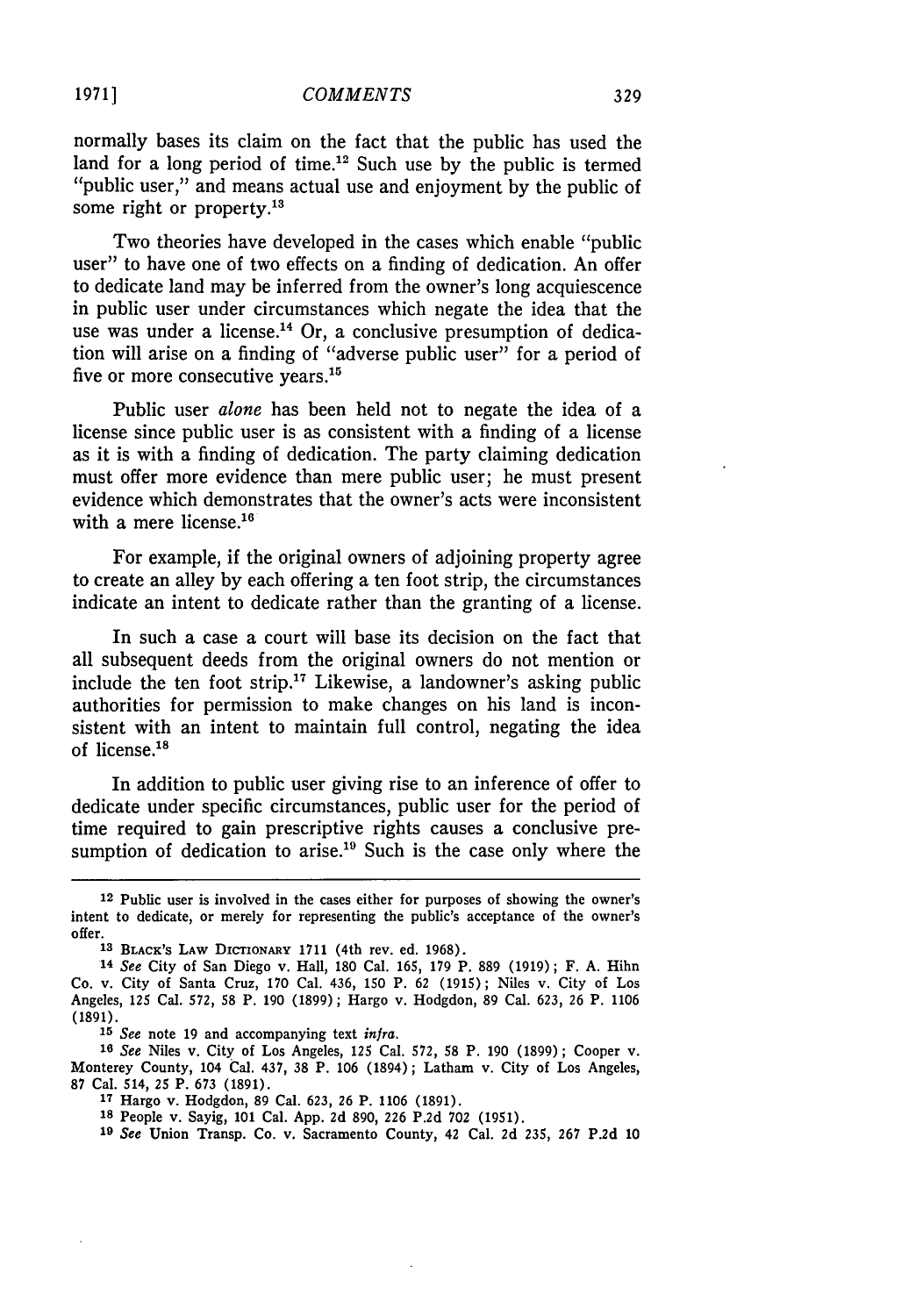public has used the land without asking for or receiving permission from the owner and without objection from anyone.<sup>20</sup> This is sometimes referred to as "adverse public user."<sup>21</sup> Furthermore, while causing a conclusive presumption of knowledge and acquiescence to arise, adverse public user simultaneously negates the idea of mere license. $^{22}$ 

In any case, the ultimate issue is whether public user for the prescriptive period is under a license from the owner. If public user is pursuant to a license, it is permissive rather than adverse, and the conclusive presumption will not arise. The question of whether use is permissive or adverse is ordinarily one of fact to be determined from all the circumstances of the case.<sup>23</sup> Long continued use without objection by the owner is one of the bases for a finding of adversity.24

In *Hartley v. Vermillion,25* a road had been used by the public for over fifteen years. Witnesses at the trial testified that they used the road without asking permission from anyone and without objection by anyone. One of the former owners of the land testified that he never gave anyone permission to use the land and that he never objected to the public's use. The court, in finding a dedication, stated that where the owner has not hindered the public's use of his road for more than ten years, the presumption that use of the road was by license is negated.26

The difference between the cases giving rise to an inference of offer to dedicate on a finding of public user and those cases giving rise to a conclusive presumption of dedication on a finding of adverse public user for five or more years was expressed by the California Supreme Court in *Schwerdtle v. County of Placer*:<sup>27</sup>

**23** Union Transp. Co. v. Sacramento County, 42 Cal. 2d 235, 240-41, 267 P.2d 10, 13 (1954); O'Banion v. Borba, 32 Cal. 2d 145, 149-50, 195 P.2d **10,** 12 (1948). **<sup>24</sup>***See* Fleming v. Howard, 150 Cal. 28, 87 P. 908 (1906); Hartley v. Vermillion,

**25** Hartley v. Vermillion, 141 Cal. 339, 74 P. 987 (1903).

**<sup>26</sup>***Id.* at 349, 74 P. at 991.

**27** Schwerdtle v. Placer County, 108 Cal. 589, 41 P. 448 (1895).

<sup>(1954) ;</sup> Hare v. Craig, 206 Cal. 753, 276 P. 336 (1929) **;** Arnold v. City of San Diego, 120 Cal. App. 2d 353, 261 P.2d 33 (1953).

**<sup>20</sup>***Id.*

*<sup>21</sup> See* Diamond Match Co. v. Savercool, 218 Cal. 665, 24 P.2d 783 (1933); People v. Myring, 144 Cal. 351, 77 P. 975 (1904).

**<sup>22</sup>** Diamond Match Co. v. Savercool, 218 Cal. 665, 24 P.2d 783 (1933); Schwerdtle v. Placer County, **108** Cal. 589, 41 P. 448 (1895); Arnold v. City of San Diego, 120 Cal. **App.** 2d 353, 261 P.2d 33 (1953).

<sup>141</sup> Cal. 339, 74 P. 987 (1903) ; Barnes v. Daveck, 7 Cal. App. 487, 94 P. 779 (1908). *But see* Lyons v. Schwartz, 40 Cal. App. 2d 60, 65, 104 P.2d 383, 386 (1940), for the proposition that long user might raise a presumption of intent to dedicate, but not a conclusive presumption of such intent.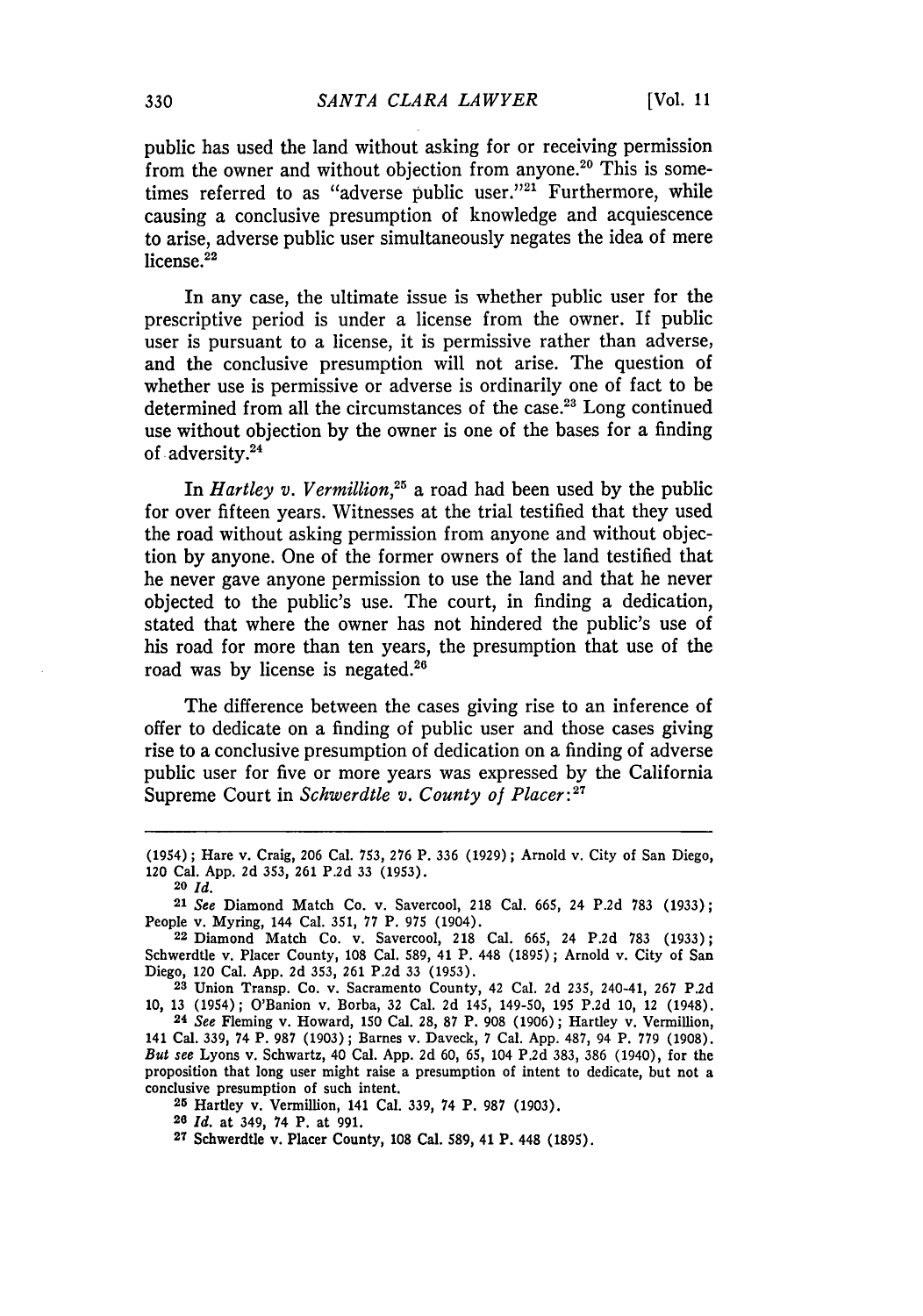If a dedication is sought to be established by use which has continued a short time-not long enough to perfect the rights of the public under the rules of prescription-then truly the actual consent or acquiescence of the owner is an essential matter. . **.** . But where the claim of the public rests upon long-continued adverse use, that use establishes against the owner the conclusive presumption of consent, and so of dedication.<sup>28</sup>

Public user for any length of time can give rise to an inference of an offer to dedicate if the owner's consent can actually be proven.<sup>29</sup> In such a case, the period of public user is merely evidentiary. On the other hand, adverse user must have occurred for at least five years if adverse user is to give rise to a conclusive presumption of dedication.<sup>30</sup>

In either situation a finding of dedication will not result if the courts determine that the public user was under a license. The cases are not clear as to which party has the burden of showing the existence or nonexistence of a license except when the property in question is open and unenclosed land. When the character of the land is open and unenclosed, use by the public is generally attributed to be under a license.<sup>31</sup>

#### GION v. CITY OF SANTA CRUZ

The *Gion* opinion<sup>32</sup> approaches the question of adverse public user from a new perspective, making it clear that the landowner has the burden of showing the existence of a license. *Gion* clearly separates the principle of adverse user from that of permissive user, or use under a license. Adverse user is determined by the intent of the public rather than the acts of the owner. Thus, in determining adverse user, the fact that an owner acts in a manner consistent with a claim of complete dominion over the property is no longer controlling.

Adverse public user for purposes of proving dedication is similar to adverse private user for purposes of establishing prescription.<sup>33</sup> The court warned, however, that any analogies from the law

*30 Id.*

**<sup>28</sup>** *Id.* at 593, 41 P. at 451.

**<sup>29</sup>** Gion v. City of Santa Cruz, 2 Cal. 3d **29, 38,** 465 P.2d **50, 56,** 84 Cal. Rptr. 162, 167-68 (1970); Morse v. Miller, 128 Cal. App. 2d 237, 245, 275 P.2d 545, 551 (1954).

**<sup>31</sup>** City of Manhattan Beach v. Cortelyou, 10 Cal. 2d 653, **668,** 76 P.2d 483, 490 (1938); City of San Diego v. Hall, 180 Cal. 165, 168, 179 P. 889, **890** (1919); F. A. Hihn Co. v. City of Santa Cruz, **170** Cal. 436, 448, 150 P. **62,** 68 (1915).

**<sup>32</sup>**Gion v. City of Santa Cruz, 2 Cal. 3d 29, 465 P.2d **50,** 84 Cal. Rptr. **<sup>162</sup> (1970).**

*<sup>33</sup> Id.* at **39,** 465 **P.2d** at **56,** 84 Cal. Rptr. at 168.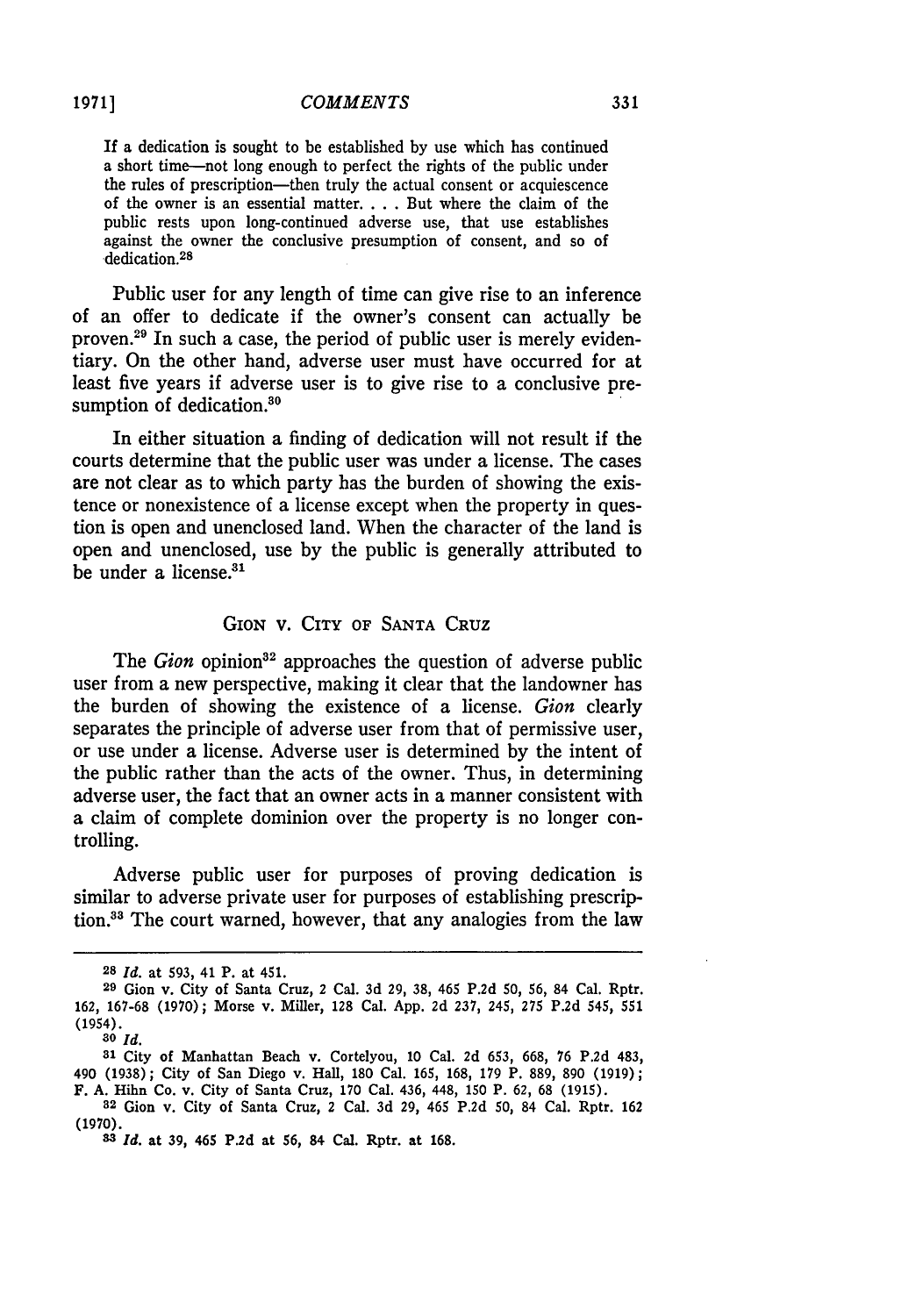of prescription can be misleading. $34$  The adverse possessor or the person attempting to gain a personal easement is attempting to gain a personal property right.<sup>35</sup> The test in such a situation is whether the individual actually claimed a personal legal right in the property. In establishing dedication, the public is trying to gain a public right rather than a private right. The public need only show that persons have used the land as they would have used public land.<sup>36</sup> Thus, if the land is a beach or shoreline, it must be shown that the land was used as if it were a public recreational area. A separate finding of "adverse" use is not necessary when there is evidence that the public used the land, as it would public recreational land, for five or more years without objection or interference.<sup>37</sup>

Although *Gion* did not specifically regard adverse public user as being synonymous to public user without a license, or public user without permission, the legal significance of license or permission was discussed. The court clarified prior cases regarding presumption of license and burden of proof by requiring that the landowner affirmatively prove that a license has been granted to the public.<sup>38</sup>

The *Gion* opinion, as well as some previous cases,<sup>39</sup> confused the doctrine of implied dedication with the doctrine of prescription. The *Gion* court allowed a dedication to be based solely on a finding of adverse public user for a period of five or more years. *As a result, the intent of the public determines the character of use rather than the intent of the landowner.* The landowner's intent is indirectly examined if he attempts to defeat the finding of dedication **by** affirmatively proving he granted a license. If the landowner cannot prove the existence of a license, a dedication can be based solely<sup>40</sup>

**<sup>34</sup>***Id.*

**<sup>35</sup>**Gion v. City of Santa Cruz, 2 Cal. 3d 29, 39, 465 P.2d 50, 56, 84 Cal. Rptr. 162, **168** (1970); e.g., 2 **G. THOMPSON,** REAL PROPERTY § 340 (1961).

**<sup>36</sup>** Gion v. City of Santa Cruz, 2 Cal. 3d 29, 39, 465 **P.2d 50, 56,** 84 Cal. Rptr. 162, 168 (1970).

**<sup>37</sup>** *Id.*

**<sup>38</sup>** *Id.* at 41, 465 **P.2d** at **57,** 84 Cal. Rptr. at 169.

**<sup>39</sup>** *See* Comment, 7 **CALIF.** L. **REV.** 65, 65 n.1 (1918). *See also* Hartley v. Vermillion, 141 Cal. 339, 74 P. **987** (1903) ; Bolger v. Foss, **65** Cal. 250, **251, 3** P. 871, **871 (1884);** Smith v. Kraintz, 201 Cal. App. 2d 696, 701, 20 Cal. Rptr. 471, 474 (1962); People v. Sayig, 101 Cal. App. 2d 890, 896, 226 **P.2d** 702, 706 (1951). **<sup>40</sup>**In *Gion v. City of Santa Cruz,* 2 Cal. 3d 29, 465 P.2d **50,** 84 Cal. Rptr. 162

<sup>(1970),</sup> the court, with respect to the *Gion* case (as opposed to the *Dietz* case) could have based its finding of dedication on the fact that the owner indicated his willingness to dedicate **by** not objecting to the substantial amount of maintenance and improvement provided **by** the public, *see* text accompanying note 3 *supra.* But, in the *Dietz* case, there were no facts to show willingness to dedicate other than the owner's failure to object to the public use. Therefore, the court's decision could not have been based on the facts of public expenditure because such expenditures were peculiar to the *Gion* **case.**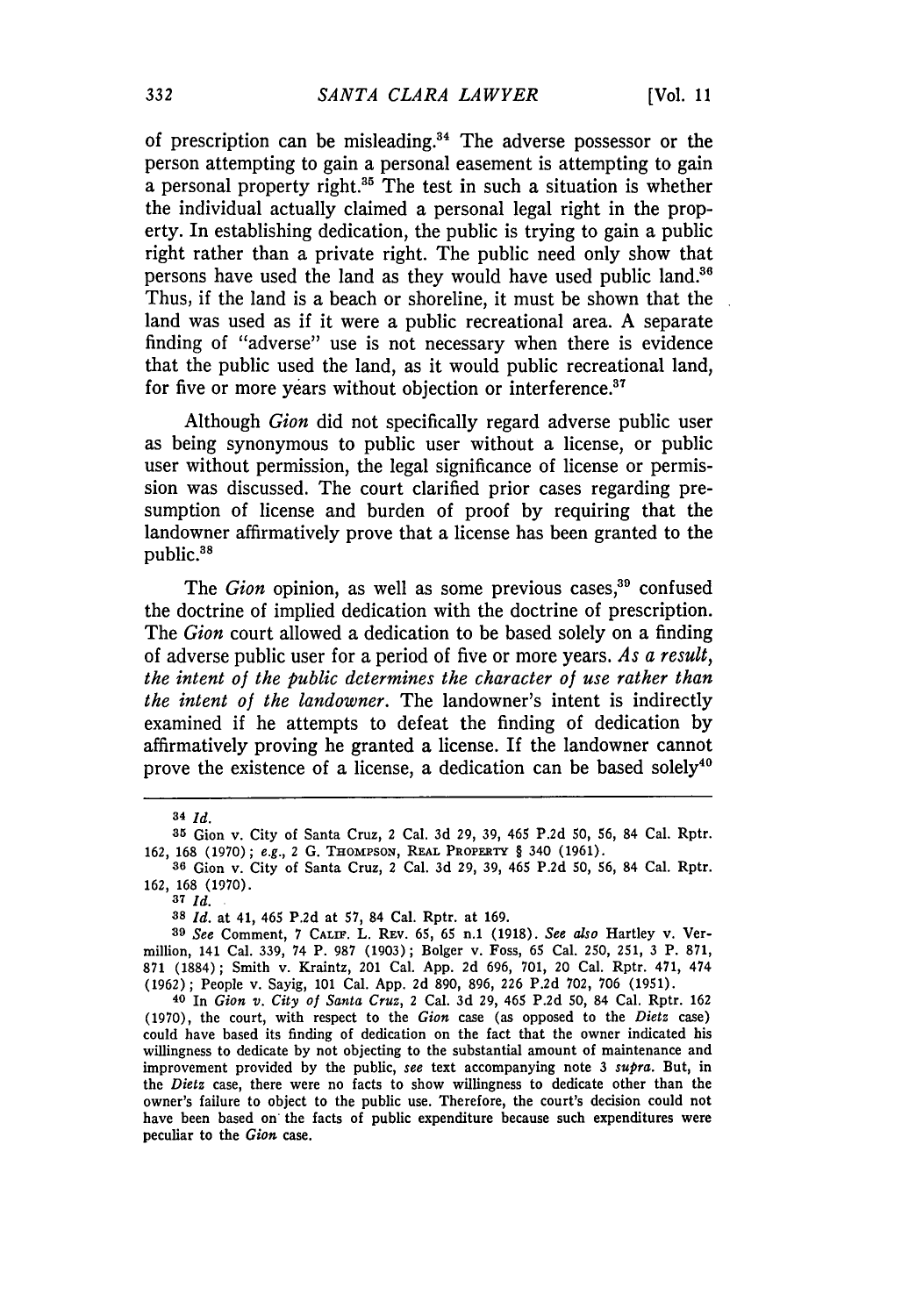on a finding that the public used his land for five years, believing it to be public land.

Prior to *Gion* the California courts were not receptive to the argument of implied dedication when open beach land was in question.<sup>41</sup> Traditionally, the courts have attributed the use of open and unenclosed land to be under a license.<sup>42</sup> Public use of beach land for a long period of time precluded a finding of dedication without additional proof that the owner intended to relinquish some of his control to the public. In *Hihn v. City of Santa Cruz*,<sup>43</sup> the court said:

[W]here land is unenclosed and uncultivated, the fact that the public has been in the habit of going upon the land will ordinarily be attributed to a license on the part of the owner, rather than an intent to dedicate (Cyc. 484.) This is more particularly true where the user by the public is not over a definite and specified line, but extends over the entire surface of the tract. (Cyc. 484.) It will not be presumed, from mere failure to object, that the owner of such land so used intended to create in the public a right which would practically destroy his own right to use any part of the property.<sup>44</sup>

The cases of dedication based on adverse public user for five or more years that were decided prior to *Gion* were concerned with passageways or roadways. The courts had little difficulty in finding an implied dedication in these road cases. In most instances, the land was undeveloped and roads were greatly needed to foster communication. To facilitate this need, various statutes were enacted which provided that public use of roadways for a given period of time constituted a dedication.<sup> $45$ </sup> Relying on these statutes, the courts in earlier cases<sup>46</sup> established the rationale by which later courts applied public user to the common law theory of dedication in order to arrive at the same conclusion.

**42** *See* text accompanying note 44 *infra.*

43 F. **A. Hihn** Co. v. City of Santa Cruz, **170** Cal. 436, **150** P. 62 **(1915).**

**<sup>44</sup>***Id.* at 448, **150** P. at **68.**

<sup>45</sup>Cal. Stats., **1878,** ch. CCCCLXIII, § **1,** at **716 (1878);** Cal. Stats., **1877,** ch. X, § **1,** at 6 **(1877) ;** Cal. Stats., **1874,** ch. CCCXLII, § **1,** at **503 (1874) ; CAL.** POL. **CODE** § 2619 **(1881).**

**<sup>40</sup>**Freshour v. Hihn, 99 Cal. 443, 34 P. **87 (1893);** McRose v. Bottyer, **81** Cal. 122, 22 P. **393 (1889);** Bolger v. Foss, 65 Cal. **250, 3** P. **871 (1884).**

*1971]*

*<sup>41</sup>See* text accompanying note *44, infra. See also* City of Manhattan Beach v. Cortelyou, **10** Cal. **2d 653, 668,** 76 **P.2d** 483, 490 **(1938) ;** City of San Diego v. Hall, **<sup>180</sup>**Cal. **165, 168, 179** P. **889, 890** (1919) **;** F. **A.** Hihn Co. v. City of Santa Cruz, **<sup>170</sup>** Cal. 436, **448, 150** P. **62, 68 (1915).** *But see* People v. Sayig, 101 Cal. **App. 2d 890,** tion that a use by other than the owner is adverse and not permissive. While this presumption is not as strong when the land is open and uncultivated and remote, as when it is enclosed, cultivated and developed, **.. .**the presumption exists in either case."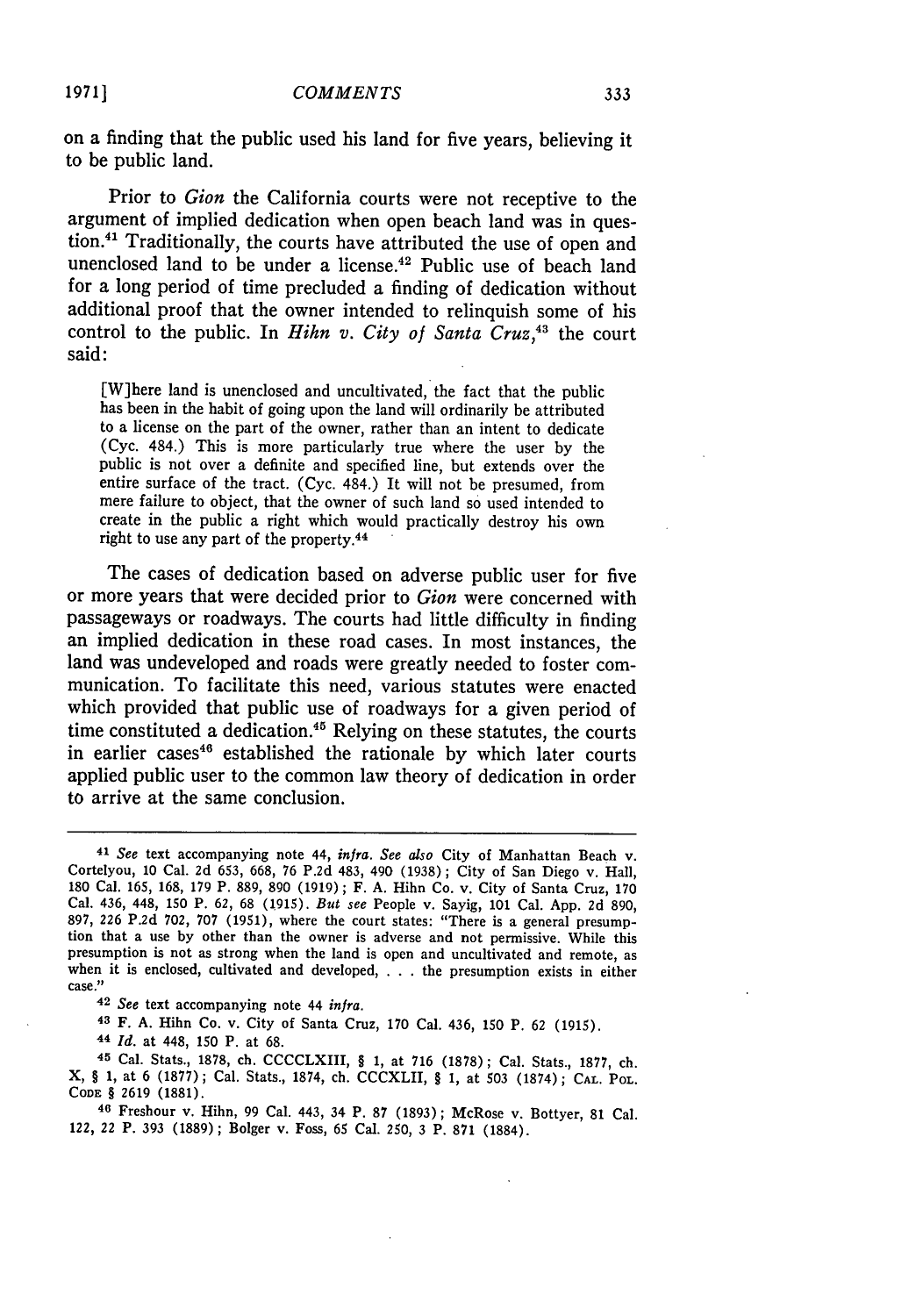In a similar manner, the *Gion* court felt that there was a substantial need for public beach land, thereby determining that public policy favored an expansion of the doctrine of implied dedication by public user to include shoreline areas.<sup>47</sup> To support this argument the court alluded to a number of statutes which,<sup>48</sup> when read together, establish the legislative policy as favoring public *access* to California's shorelines. However, these statutes cannot be construed to authorize a finding of dedication on the basis of adverse public user of a public easement over an entire plot for recreational purposes.<sup>49</sup>

The *Gion* court failed to anticipate the greater burden a public easement would place on the owner of beach land as opposed to the lesser burden on the owner of a narrow strip of land. Each landowner occupies a substantially different position. In order to find a public recreational easement, more proof than adverse public user for five years should be required when the land in question is open and unenclosed. More specifically, the owner's inaction should not be sufficient to work a dedication. The courts should require a showing of affirmative action by the landowner which manifests his intent to dedicate, or a showing that the landowner knowingly accepted substantial public improvements.<sup>50</sup>

**49** All of the statutes in question make reference only to *access* to navigable waterways. *See* note 48 *supra.*

**<sup>50</sup>**The landowner should be precluded from asserting that he never intended a public easement to arise when he or his predecessor in title has not objected to the government of the public expending a substantial amount of time or money for im-

<sup>47</sup> Gion v. City of Santa Cruz, 2 Cal. 3d **29,** 43, 465 **P.2d** *50,* **59,** 84 Cal. Rptr. 162, **172** (1970).

**<sup>48</sup>** CALIF. **CONST.** art. XV, § 2, provides that no individual owning the frontage of tidal lands of a harbor, bay, inlet, estuary, or other navigable water in the State, shall be permitted to exclude the right of way to such waters whenever it is required for any public purpose. The *Gion* court provides a long list of authority to establish that recreational purposes are recognized as "public purposes." The *Gion* court also recognizes that although this provision of the California Constitution may be limited somewhat by the United States Constitution, that nevertheless, they should encourage public access to shoreline whenever possible: CAL. CIV. CODE § 830 (West 1954), provides that absent special language in a deed, private ownership of shoreline ends at the highwater mark. This statute has little relevance to the facts in the *Gion* opinion since most of the land in question is above the highwater mark. In addition to the two provisions mentioned above, the court listed the following legislative enactments to indicate that there is strong public policy favoring public access to the shoreline; **CALIF. CONST.** art. I § 25, guaranteeing the right to fish; **CAL.** *GOV'T* **CODE** §§ 54090-93 (West 1968), relates to discrimination in beach access; **CAL. GOV'T CODE** §§ 39933-37 (West 1968), requires municipalities to maintain access to navigable waters; **CAL. FIsH AND GAME CODE** § **6511** (West 1958) and **CAL. PUB. REs. CODE** § 6008 (West **1956),** place restrictions on the sales and leases of lands in Humbolt Bay in order to preserve the public access; **CAL.** PUB. REs. **CODE** § 6210.4 (West **1956),** requires the state to reserve a convenient access to navigable water in connection with the sale or other disposition of shoreline lands; **CAL.** PUB. RES. **CODE** § 6323 (West **1956),** forbids structures on artificially accreted lands so that such accretions will remain an unobstructed and open beach.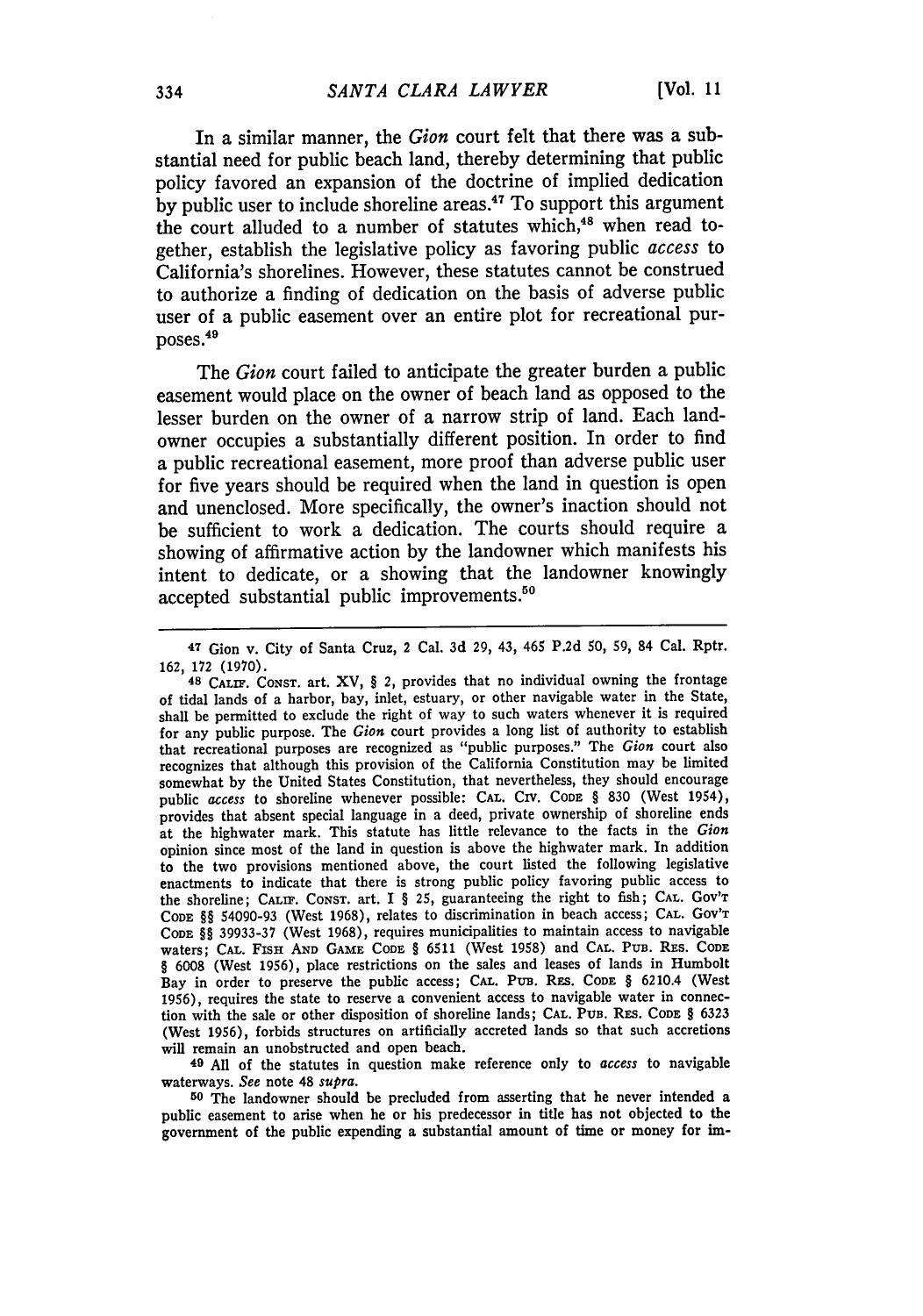#### 335

#### *A Recreational Easement Creates a Greater Hardship than a Road Easement*

A road, unlike a beach, does not ordinarily encompass the landowner's entire acreage, but usually constitutes only a narrow strip. The landowner is left in full control of the abutting land even if the public gains a roadway easement. On the other hand, dedication of beach land deprives the owner of most of the rights and privileges generally associated with fee ownership. He cannot build a home and enjoy the privacy normally experienced by a private home owner due to the rights created in the public. These rights may preclude him from building a home on the dedicated land since once the public easement is established the landowner may not use the land in a manner inconsistent with that easement.<sup>51</sup> For example, if the public has used the proposed homesite for five consecutive years for purposes of parking or recreation, it is likely that any structure placed on that site will be prohibited<sup>52</sup> since it would be inconsistent with the easement. Furthermore, the landowner will lose his right to sell his property free of the encumbrance created by the public easement.

The conclusion reached in the *Gion* opinion is not a fair expansion of the doctrine of adverse public user. The court reaches an inequitable result if it finds a dedication based solely on the public's use of another's land when the public is using that land in the mistaken belief that it is public property. In most instances, the landowner probably has no intention of creating any rights in the public. It is more probable that the owner of beach land intends to allow the public to use his land as long as they do not interfere with his enjoyment or with his desire to develop the land at a later date. The landowner is faced with the possibility of losing valuable property rights

**19711**

provement of his land. *Cf.* Diamond Match Co. v. Savercool, 218 Cal. 665, 24 P.2d 783 (1933) ; Walter G. Brix Inc. v. Brown, 145 Cal. App. 2d 177, 302 P.2d 74 (1956).

*<sup>51</sup> See* Robinson v. Cuneo, 137 Cal. App. 2d 573, 577, 290 P.2d 656, 658 (1955); 11 E. McQUILLIN, THE LAW OF MUNICIPAL CORPORATIONS § 33.66 (3d rev. ed. 1964); 2 **G.** THo PsoN, **REAL** PROPERTY § 431 **(1961).**

**<sup>52</sup>**Prior to *Gion* the courts found dedication of a fee rather than an easement when open recreation land was in question, Gion v. City of Santa Cruz, 2 Cal. 3d 29, 45, n.3, 465 P.2d **50,** n.3, 84 Cal. Rptr. 162, 172, n.3 (1970). Consequently, there is no precedent in California which establishes the extent to which a landowner may use his land when there is a public recreational easement over the entire plot. For example, if the owner wanted to build a house on the land, whether or not such a structure would interfere with the public easement would depend entirely on the character of the land in relation to the extent of the public use. If the nature of the land is such that a house built by the owner will not interfere with the public's enjoyment of the easement, then the owner will probably be allowed to build. On the other hand, if the land consists of one small lot that the public was using for a parking area, a house built on that lot would clearly be inconsistent with the public easement, and thus, the landowner would be prohibited from building on that lot. *Cf.* Herzog v. Gosso, 41 Cal. **2d 219,** 224, **259 P.2d** 429, 433 **(1953).**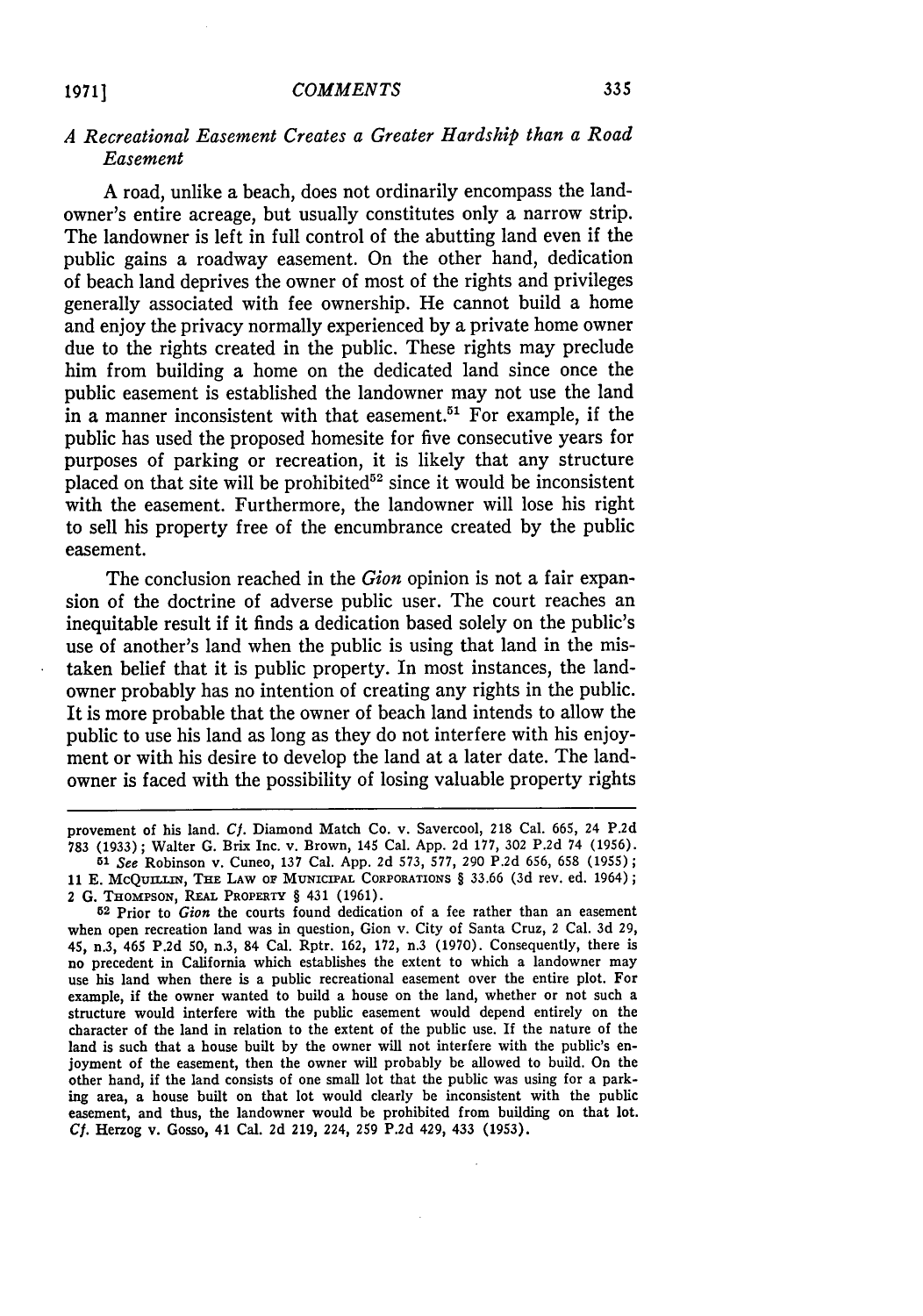which are guaranteed by the United States Constitution<sup>53</sup> as well as the California Constitution.54 These rights are fundamental to the people of California and should not be interfered with unless absolutely necessary for the public welfare. When the government finds that acquisition of public beach land is necessary to promote the health, safety, and welfare of the public, then the government and the public should bear the burden of condemning the land and compensating the owner.55 Some protection should be afforded the landowner in order to prevent the loss of his land to the public when the landowner has done no more than abstain from objecting to the public user. The California legislature could provide that public use of recreational land for any length of time shall be presumed to be under a license. Such a presumption would protect a landowner unless he were to do some act, in addition to acquiescing in the public user, that would be inconsistent with a desire to retain full control of the property.56

#### PROTECTIVE ACTION BY THE LANDOWNER

Without statutory protection, the landowner should be wary when allowing the public use of his land. If the public has adversely used the land for over five years, there is very little the landowner can do to prevent a finding of dedication. If, however, an easement has not yet vested in the public, the landowner can take steps to protect himself.

### *Where the Land Has Been Used for Less Than Five Years*

What effect will the *Gion* opinion have on the landowner whose land has been used by the public for less than five years? The conclusive presumption of dedication only arises after five years of adverse public use. Yet a court is not precluded from finding a dedication based on public use for less than five years. The party

**55 CAL. CODE.** CIv. PROC. §§ 1237 *et seq.* (West 1955).

**<sup>56</sup>***See* Diamond Match v. Savercool, 218 Cal. 665, 24 P.2d **783** (1933); Hargo v. Hodgdon, 89 Cal. 623, 26 P. 1106 (1891); Walter G. Brix Inc. v. Brown, 145 Cal. App. 2d 177, **302** P.2d 74 (1956); People v. Sayig, 101 Cal. App. 890, 226 P.2d 702 (1951); McKenzie v. Gilmore, 33 P. **262,** 3 Cal. Unrep. 886 (1893). *See* text accom- panying note **50** *supra.*

<sup>&</sup>lt;sup>53</sup> U.S. Const. amend. V, provides: "No person shall . . . be deprived of life, liberty, or property, without due process of law; nor shall private property be taken for public use, without just compensation."; U.S. Const for public use, without just compensation."; U.S. CONST. amend. XIV, § 1, provides, **"...** nor shall any state deprive any person of life, liberty, or property, without due process of law. . . .<sup>"</sup>

**<sup>54</sup> CALIF.** CONST. art. I, § 1 (West 1954), provides: "All men are by nature free and independent, and have certain inalienable rights among which are those of en-joying and defending life, and liberty; acquiring and possessing, and protecting property; and pursuing and obtaining safety and happiness."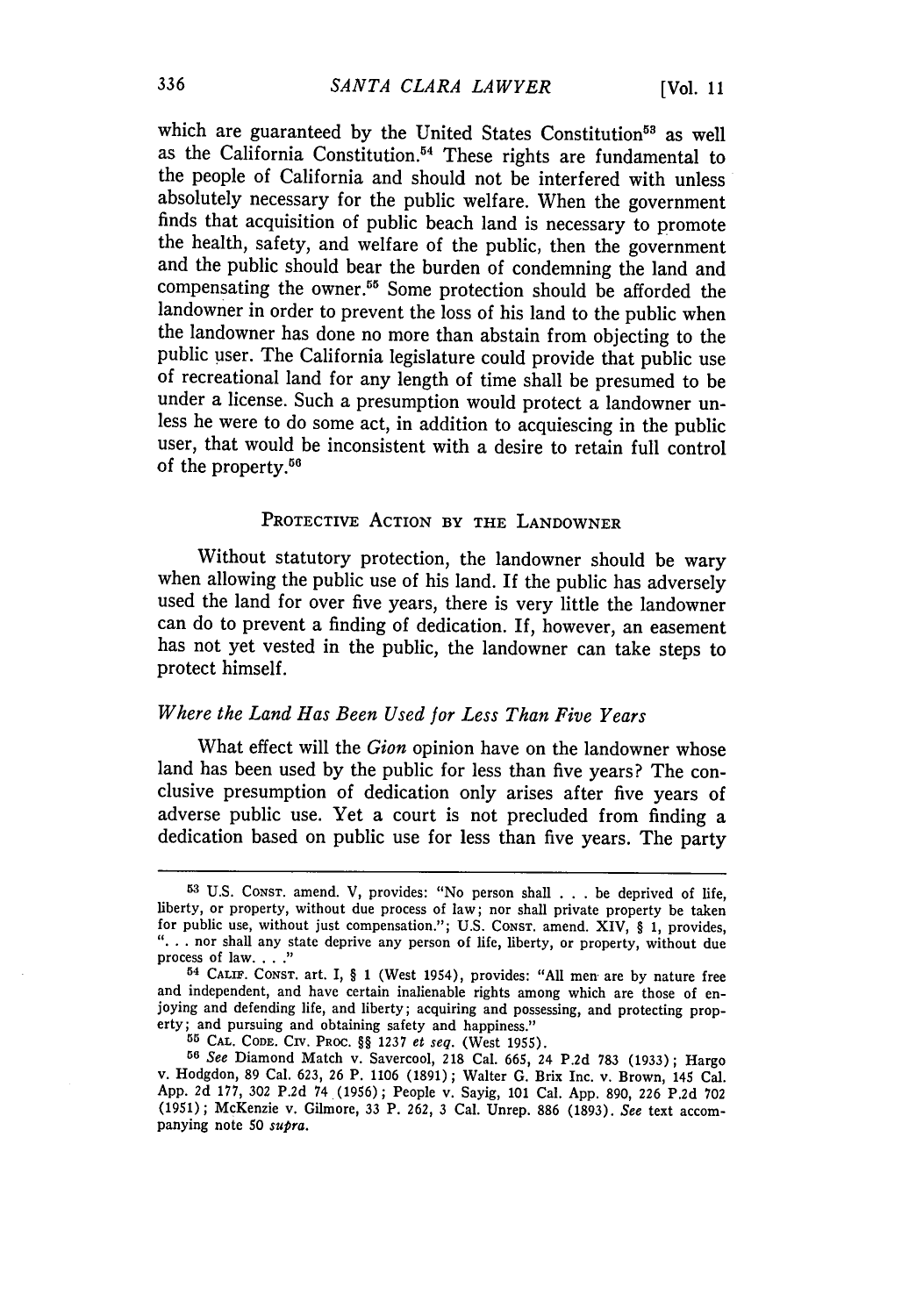asserting dedication would have to demonstrate that the landowner has actually consented to a dedication. The public user in such a case would represent acceptance of the owner's implied offer to dedicate.57 There is nothing that an owner can do about his past acts to prevent a finding of dedication based on those acts. However, he can prevent a finding of dedication based on adverse public user for five or more years.

The *Gion* court specifically discussed the necessary action that a landowner must take to prevent a conclusive presumption of dedication from arising.

For a fee owner to negate a finding of intent to dedicate based on uninterrupted public use for more than five years . . . he must either affirmatively prove that he has granted the public a license to use his property or demonstrate that he has made a bona fide attempt to prevent public use. <sup>58</sup>

The landowner's first reaction to *Gion* will probably be to prevent public use in the future and thereby avoid the problem altogether. In order to arrive at the most effective course of action, one must consider the following questions: Has the public begun to use the land, and if so, how many people are involved? Does the landowner live near the land or is he an absentee Owner? What is the overall size and shape of the plot? Can it be effectively and efficiently policed?

If the landowner resides on or near his land, and is in a position to supervise the area, he could post "No Trespass" signs. Should such signs prove ineffective he could order those persons using his land to leave the property and could then institute trespass actions against the offenders. These actions are practical, however, only if there are small numbers of people defying the wishes of the landowner.

The landowner who is attempting to prevent public use of his land must either be successful or his attempts must be "bona fide." Otherwise, the owner's attempts will not be sufficient to thwart a finding of dedication.59 One must look to the means used in relation to the character of the property and the extent of the public use in order to determine if the owner's attempts are "bona fide."<sup>60</sup> The *Gion* court stated: "[a] lthough 'No Trespass' may be sufficient when

<sup>57</sup>*See* Union Transp. Co. v. Sacramento County, 42 Cal. **2d** 235, 241, **267** P.2d 10, 13 (1954) ; Schwerdtle v. Placer County, 108 Cal. 589, 593, 41 P. 448, 451 (1895). **68** Gion v. City of Santa Cruz, 2 Cal. **3d 29,** 41, 465 **P.2d 50, 57,** 84 Cal. Rptr. 162, 169 (1970).

**<sup>59</sup>** *Id.*

*<sup>60</sup>Id.* at 41, 465 **P.2d** at **56,** 84 Cal. Rptr. at **169-70.**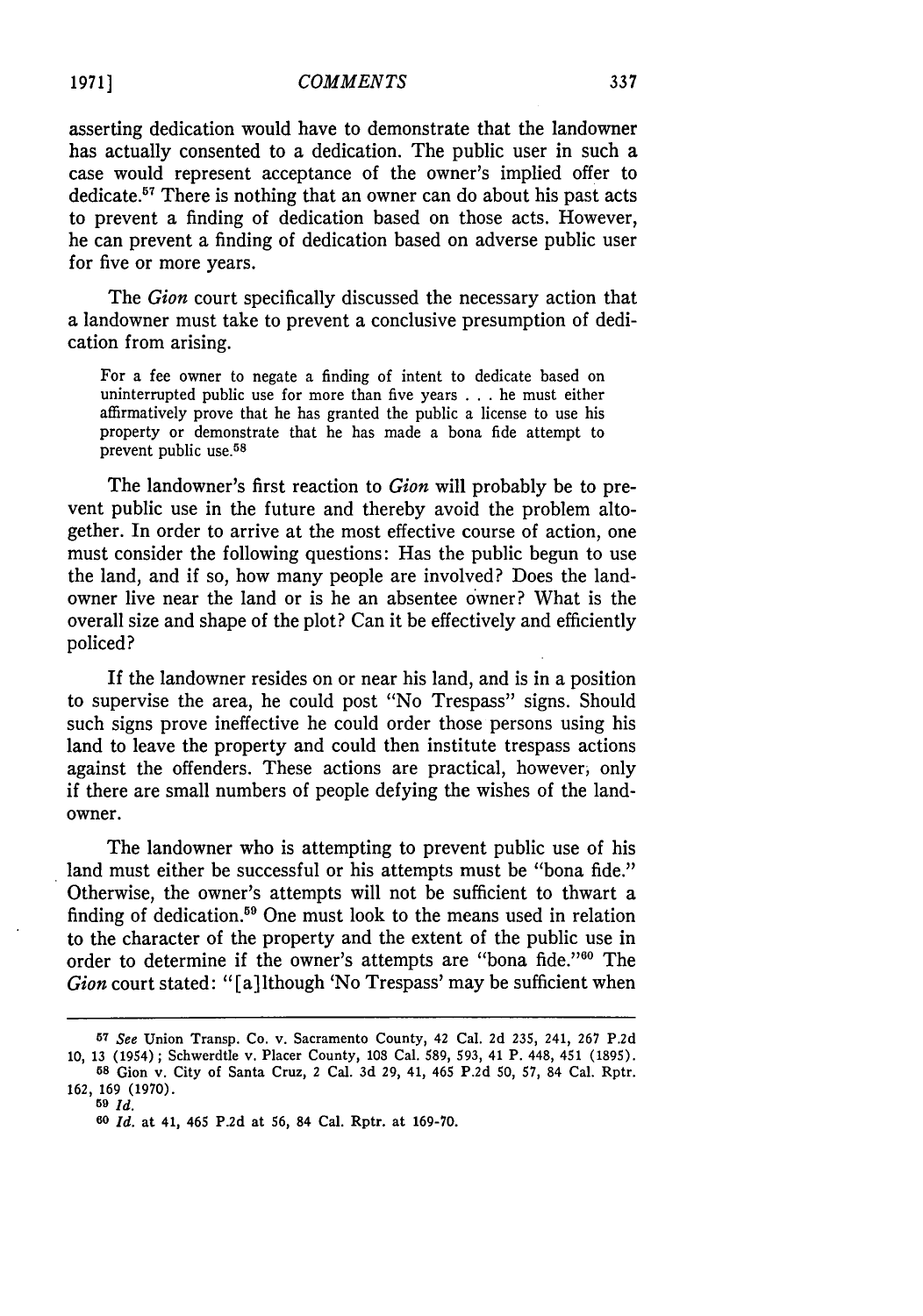only an occasional hiker traverses an isolated property, the same action cannot reasonably be expected to halt a continuous influx of beach users to an attractive seashore property."<sup>61</sup>

The landowner does not have to prevent, or attempt to prevent, the public use of his land in order to avoid losing his property. There is strong dictum in *Gion* which provides that a landowner can avoid being victim to an implied dedication based on public user if he can affirmatively grant a license to the public.<sup>62</sup> The more generous landowner can allow the public to use his land while still evincing an intent to remain in full control. Section 813 of the California Civil Code<sup>63</sup> provides for public recordation of real property licenses. That section was specifically enacted to protect the landowner from losing his property rights by prescription and to provide notice to users rather than future purchasers.<sup>64</sup> Furthermore, the statute implies that recordation provides constructive notice to public users as well as private users. Strict compliance with section 813 does not provide the landowner with conclusive evidence of a license. It does, however, provide some evidence that the landowner granted permission for a prescribed use on a given date.<sup>65</sup>

Section 1008 of the California Civil Code<sup>66</sup> provides the owner with an additional course of action which further evinces his intent to grant a license. It provides that no use by any person or persons for any length of time will ever ripen into prescription if the owner of the land posts signs at each entrance, or at intervals of at least 200 feet along the perimeter, which declare that the right to use the land is by permission of the owner. Compliance with both sections would establish actual notice to the public that use is pursuant to a license and constructive notice of the license granted as of a given date. $67$ 

**66 CAL. CIV. CODE** § **1008** (West Supp. **1969)** provides: "No use **by** any person or persons, no matter how long continued, of any land, shall ever ripen into an ease- ment **by** prescription, if the owner of such property posts at each entrance to the property or at intervals of not more than 200 feet along the boundary a sign reading substantially as follows: 'Right to pass **by** permission, and subject to control, of owner.'"

**67** *See* **CALIFORNIA CONTINUING EDUCATION OF THE** BAR, REVIEW **oF SELECTED** 1965 CoDs **LEGISLATION,** 48 **(1965).**

**<sup>61</sup>***Id.* at 41, 465 P.2d at 58, 84 Cal. Rptr. at 170.

**<sup>62</sup>***Id.* at 41, 465 P.2d at 58, 84 Cal. Rptr. at 169.

**<sup>63</sup> CAL.** CIV. **CODE** § 813 (West Supp. 1969) provides: "The holder of record title to land may record in the office of the recorder of any county in which any part of his land is situated, a notice of consent to the use of his land, or any part thereof for the purpose described in the notice. The recorded notice of consent is evidence that the subsequent use of his land for such purposes is permissive and with consent. • **. .** In the event of use by other than the general public, any such notices to be effective, shall also be served by registered mail on the user. The recording of notice of consent shall not be deemed to affect rights vested at time of recording."

*<sup>64 1963</sup> Code Legislation,* **38 CAL.** S.B.J. **601,** 646 **(1963).**

**<sup>65</sup>** *Id.*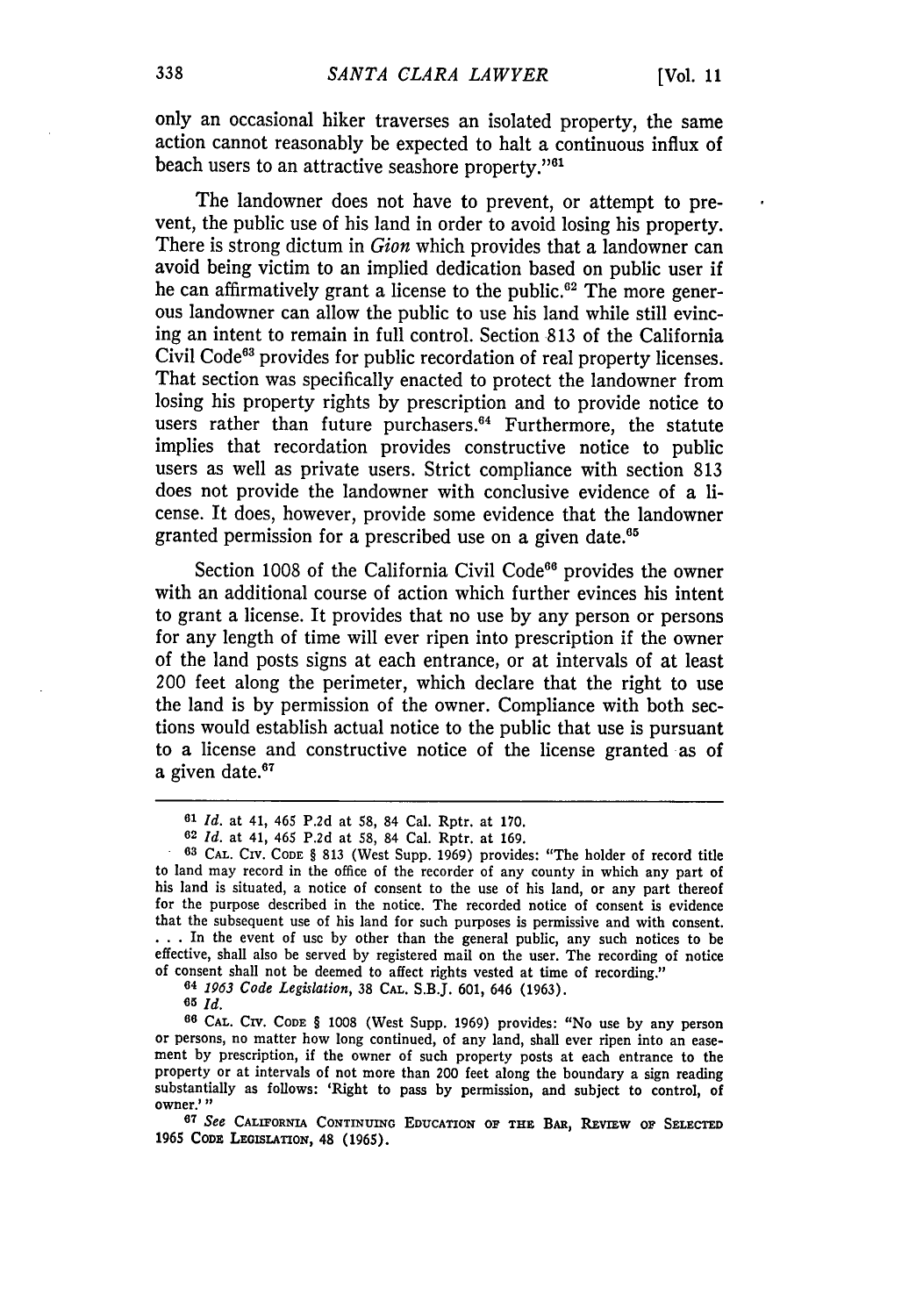In addition to the above, if the landowner could lease his land to the city or state for a nominal sum, any use by the public under such a lease could not give rise to a dedication.<sup>68</sup> Neither a person nor the public as an entity could acquire permanent rights since the possessory estate is public property. California Civil Code Section 1007 provides in part that ". **.** . no possession by any person, firm or corporation no matter how long continued of any land,... easement, or other property whatsoever . . . owned by the state or any public entity, shall ever ripen into any title, interest or right against the owner thereof."<sup>69</sup>

By encouraging landowners to grant a license to the public or to lease their shoreline property to the government, the beach land shortage may temporarily be resolved. The public authorities should take advantage, of this temporary remedy to acquire funds that will enable the public to gain the necessary recreational land by eminent domain and thereby provide the landowner with some compensation for his loss.

The above suggestions will be beneficial to a landowner if the public has used his land for less than five years. There are many instances, however, when public use has occurred for more than five years without any objection from the landowner. In such a case, what action, if any, can the landowner take to avoid a finding of dedication?

## *Where the Public Has Used the Land for Five or More Consecutive Years*

*Gion* provides that adverse public user for five or more years gives rise to a conclusive presumption of dedication. As stated earlier,"° the *Gion* opinion essentially creates in the public a right of prescription, permanently establishing the right to use the beach land after the fifth year of public use. If the public is able to prove five years of adverse public use, the landowner's granting of a license would not prevent the easement from arising. The license in such a case would be an attempt to give the public permission to do that which it already has a right to do. In any event, the landowner should grant a license since the public has the burden of proving five consecutive years of adverse use. A license will at least protect

**<sup>68</sup>**In light of the *Gion* opinion, it is highly unlikely that a public body will be willing to become a lessee of beach land for the benefit of the public if it appears that the public has used the land for five years. On the other hand, if the land is good recreational land, and the public has not used it sufficiently to give rise to an implied dedication, the governing body might be willing to come to terms.

**<sup>69</sup> CAL.** CIV. **CODE** § 1007 (West 1954).

**<sup>70</sup>** *See* note 39 *supra.*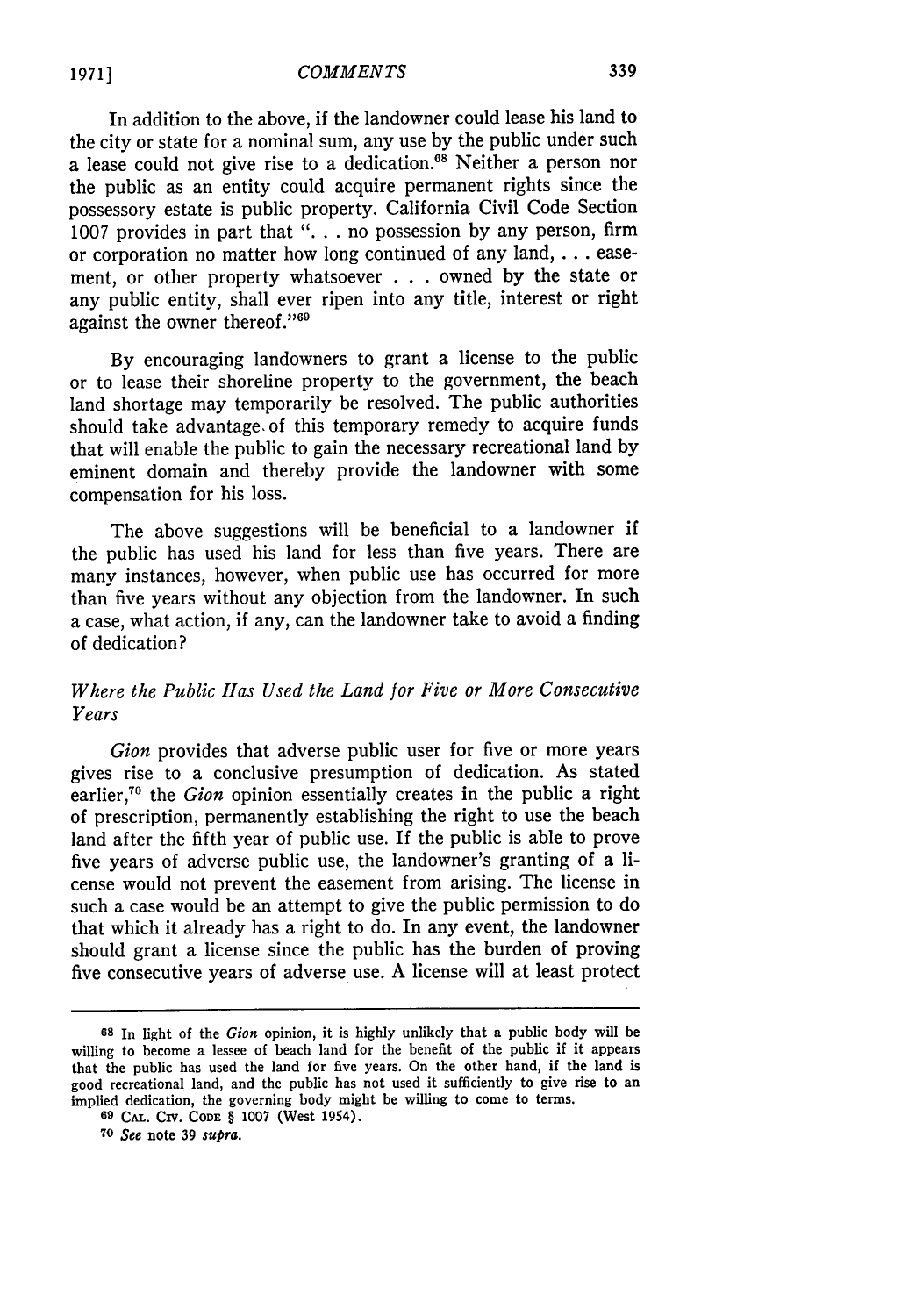the landowner where the public cannot meet this burden without claiming use during those years after the granting of the license:

If the landowner is successful in terminating the public use, or the public of its own volition decides to stop using the land, will such termination of public use be sufficient to extinguish the public rights? As a general rule, public easement rights, once created by public use, cannot be defeated or impaired by a private claim based on use adverse to the public right.<sup>71</sup> However, if the landowner is successful in terminating the public use for a period of five years, there is a possibility that the easement will be extinguished. Section 811, subdivision four, of the California Civil Code provides: "A servitude is extinguished: ... (4) When the servitude was acquired by enjoyment, by disuse thereof by the owner of the servitude for the period prescribed for acquiring title by enjoyment."<sup>72</sup>

The substance of section 811(4) was discussed in an early California case, *McRose v. Bottyer.73* That case involved a road that had been dedicated in compliance with a statute<sup>74</sup> which provided that all roads used as such in Butte county for a period of five years shall be public highways. The dedication of this road was based solely on evidence of public user, similar to the requirements for dedication as announced in *Gion.* The *McRose* court said that section 811(4) did not extinguish the easement because nonuse had occurred for less than five years.<sup>75</sup> The decision implies that 811(4) will be applied to public rights as well as private easements when such rights are created by enjoyment.<sup>76</sup>

However, it has been held<sup>77</sup> that once dedication is complete. nonuse or delay in use will not extinguish public rights. In these

**<sup>75</sup>**McRose v. Bottyer, 81 Cal. 122, 125-26, 22 P. 393, 394 (1889). **76** *Id.*

**<sup>77</sup>**Archer v. Salinas City, **93** Cal. 43, **28** P. **839 (1892);** County of Sacramento v. Lauszus, **70** Cal. **App. 2d 639, 161 P.2d** 460 (1945); Humbolt County v. Van Duzer, 48 Cal. **App.** 640, **192** P. **192 (1920).**

**<sup>71</sup>** *See* Hargo v. Hodgdon, 89 Cal. 623, 26 P. 1106 (1891); People v. Sayig, 101 Cal. App. **2d** 890, **226** P.2d **702** (1951); **CAL.** CIV. **CODE** § 1007 (West Supp. 1969), provides in part, ". **.** . no possession by any person, firm, or corporation no matter how long continued of any land, water, water right, easement, or other property whatsoever dedicated to a public utility, or dedicated to or owned by the state or any public entity, shall ever ripen into any title, interest or right against the owner thereof."

**<sup>72</sup> CAL.** CIv. **CODE** § 811(4) (West 1950).

**<sup>73</sup>**McRose v. Bottyer, 81 Cal. 122, 22 P. 393 (1889).

**<sup>74</sup>**Cal. Stats., 1874, ch. CCCXLII, § 1, at 503 (1874), provides: "All roads in the County of Butte shall be public highways which are now used and have been so declared by the Court of Sessions or Board of Supervisors, or which may be declared hereafter by the Board of Supervisors. Also all roads used as such for a period of five years."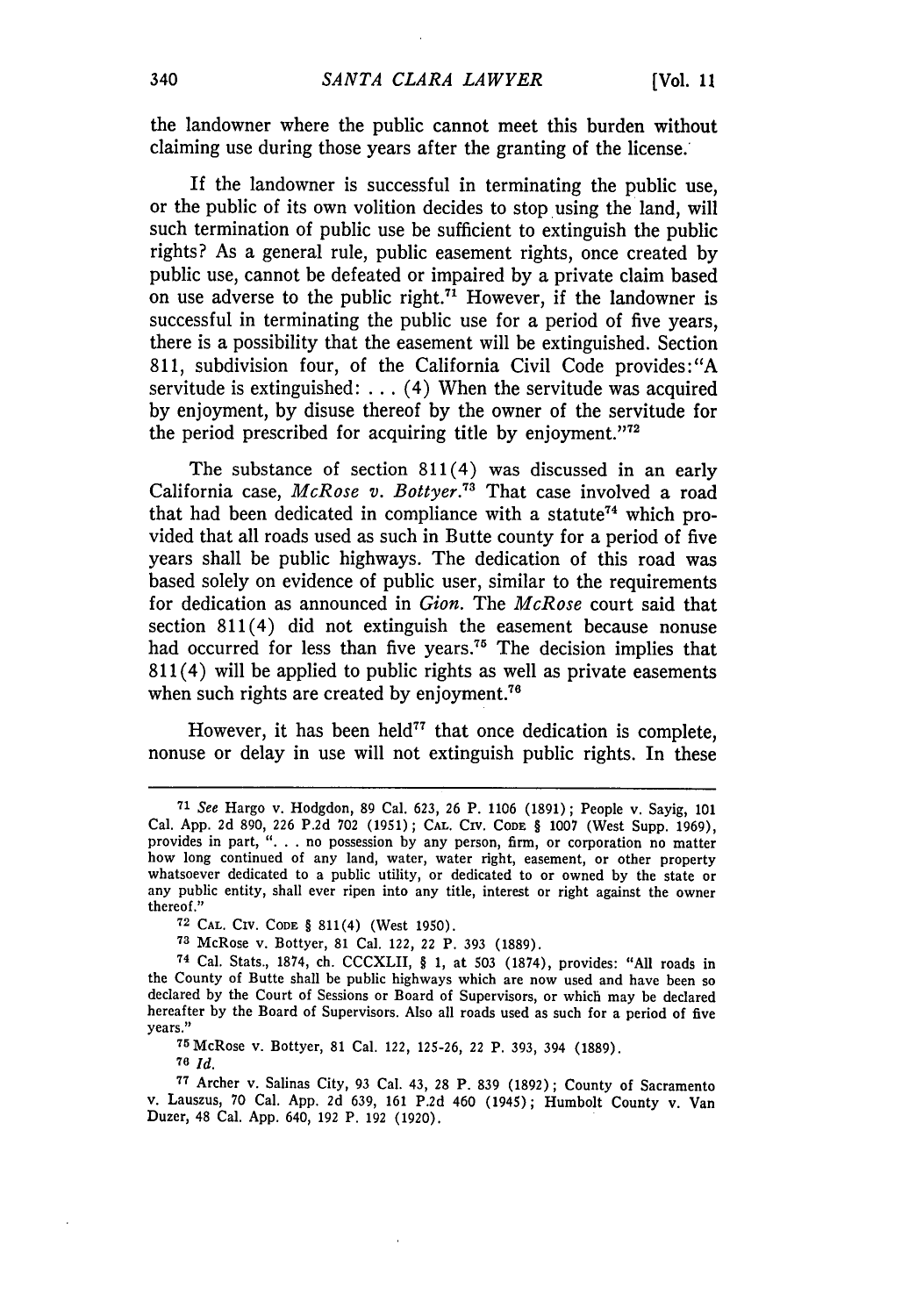cases, the courts did not rely solely<sup>78</sup> on evidence of five or more years of public user without objection or interference by the landowner. The scope of subdivision four of section 811 was not considered. In a situation where the public gained rights by merely showing adverse public user for five or more years it would seem desirable that 811(4) be applicable in order to protect the landowner. Furthermore, finding an extinguishment based on five or more years of nonuse would not conflict with Section **1007** of the California Civil Code79 since the extinguishment of the easement would be based on nonuse by the pubic, not adverse use by the landowner.

Even if a landowner is successful in stopping the public use for a period of five years, it is still possible that a court would refuse to apply section 811(4) to a public easement created by dedication. The court could maintain that the easement was not created by "enjoyment." The court could hold that public user is merely evidentiary of the landowner's intent to dedicate. The *Gion* court was careful to label the result of their decision an implied dedication rather than public prescription. It is likely, therefore, that the courts in the future will refuse to apply Section 811(4) of the California Civil Code to public rights that are created by public user.

From the foregoing it is evident that the landowner who has experienced public user for five years has little or no recourse to prevent the public from claiming permanent easement rights. This result is especially unfair to a landowner who, relying on the law prior to *Gion,* did not affirmatively grant a license. Prior law did not provide for a dedication of open recreational land without evidence of acts by the owner that manifested his intent to dedicate the land.<sup>80</sup> Also, prior law presumed public use of recreation land to be under a license from the owner.<sup>81</sup>

If the landowner wishes to preserve his rights, he should do everything possible to terminate the public use, or at least limit it to an area of his land that will least interfere with his enjoyment of the land. The extent of the public easement will depend on the extent and character of use for any consecutive five year period.<sup>82</sup> If the public is using the entire plot for any five year period, tech-

**<sup>78</sup>***See* text accompanying notes **35-37** *supra.*

**<sup>79</sup>***See* text accompanying note 69 *supra.*

*<sup>80</sup>See* note 41 *supra.*

*<sup>81</sup> See* note 42 *supra.*

<sup>82</sup> **CAL.** CIv. **CODE** § **806** (West 1954), provides: "The extent of a servitude is determined by the terms of the grant, or the nature of the enjoyment **by** which it is acquired."